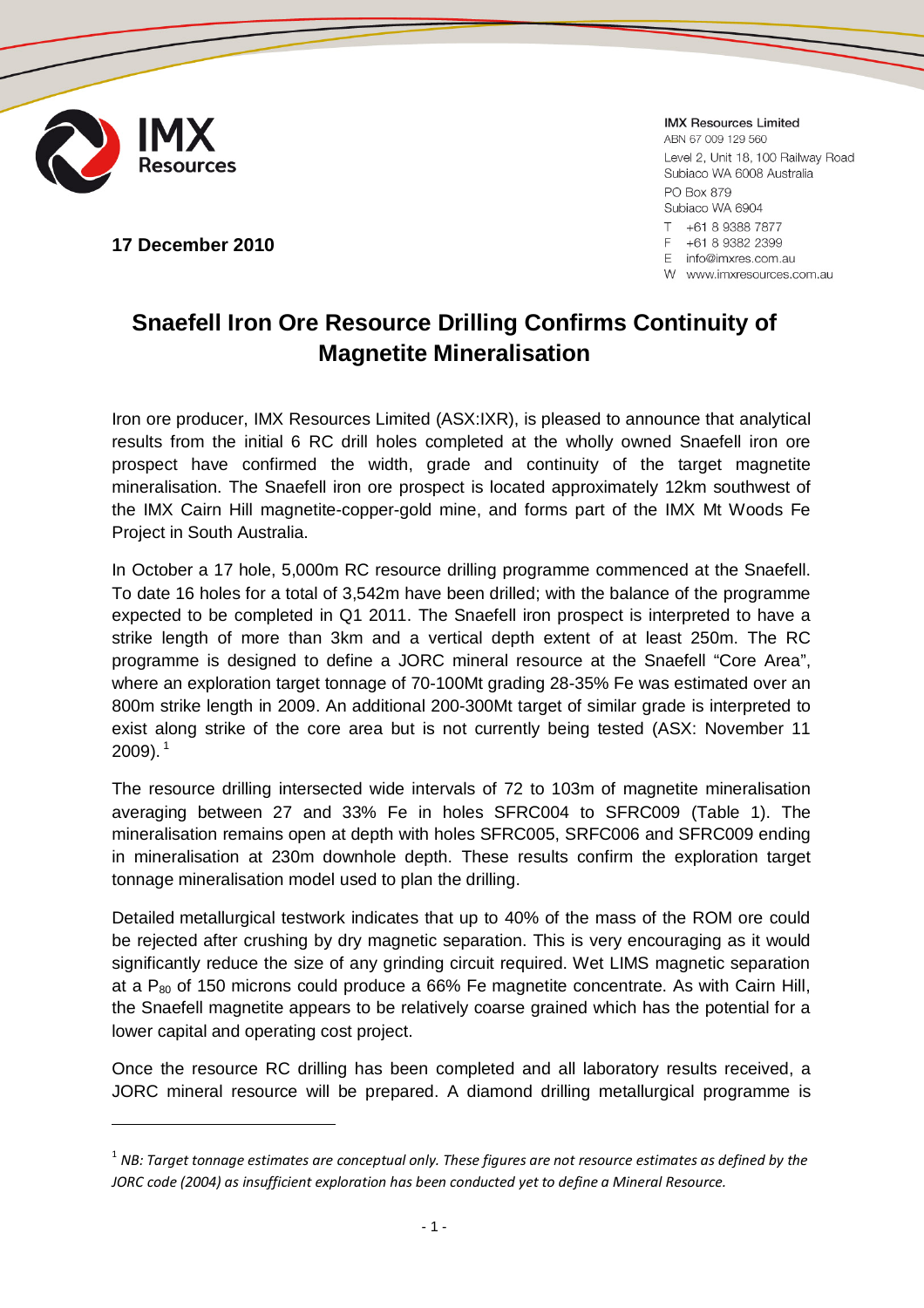scheduled to commence in the first quarter of 2011 to confirm the preliminary metallurgical test results as the first phase of a planned pre-feasibility study.

| <b>Hole</b>                   | <b>From</b> | Тο  | <b>Interval</b> | Fe            |
|-------------------------------|-------------|-----|-----------------|---------------|
|                               | (m)         | (m) | (m)             | $\frac{9}{6}$ |
| SFRC004                       | 48          | 136 | 88              | 27.75         |
| <i><u><b>Includes</b></u></i> | 65          | 67  | 2               | 37.58         |
| <i><u><b>Includes</b></u></i> | 81          | 87  | 6               | 33.95         |
| <b>SFRC005*</b>               | 158         | 230 | 72              | 31.21         |
| <i><u><b>Includes</b></u></i> | 180         | 182 | 2               | 34.50         |
| <b>SFRC006*</b>               | 154         | 230 | 76              | 32.87         |
| <i><u><b>Includes</b></u></i> | 170         | 174 | 4               | 37.13         |
| <i><b>Includes</b></i>        | 200         | 208 | 8               | 35.73         |
| SFRC007                       | 49          | 152 | 103             | 28.12         |
| Includes                      | 80          | 84  | 4               | 38.59         |
|                               | 164         | 188 | 24              | 26.92         |
| SFRC008                       | 46          | 60  | 14              | 29.71         |
|                               | 90          | 190 | 100             | 31.70         |
| <i><b>Includes</b></i>        | 104         | 106 | 2               | 37.55         |
| <b>SFRC009*</b>               | 144         | 230 | 86              | 27.74         |

**Table 1 RC Drilling Results (>20% Fe)**

\* Holes terminated in magnetite mineralisation. All analyses are XRF fusion.

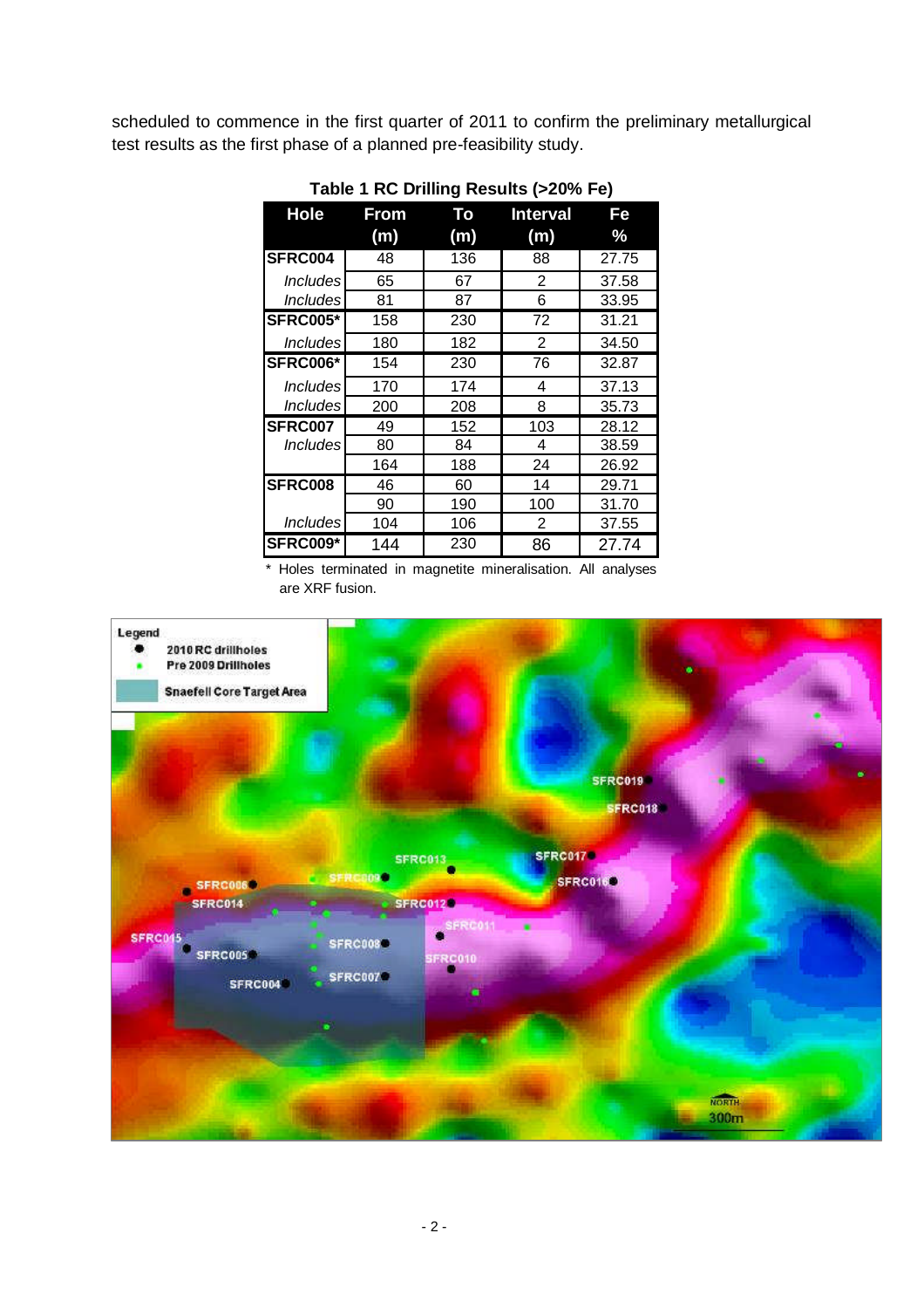Snaefell is located within the Kangaroo Dam licence which is part of the IMX Mt Woods Project in South Australia. The licence is subject to a JV with OZ Minerals Ltd (ASX: April 13 2010) whereby IMX retains 100% of the iron ore rights and OZ Minerals is earning the noniron ore rights.

 $D.MCZ =$ 

**DUNCAN MCBAIN MANGING DIRECTOR**

**For further information, please contact:**

**Duncan McBain Managing Director Tel: +61 8 9388 7877 E: dmcbain@imxres.com.au** **Investor Relations: Warrick Hazeldine Purple Communications Tel: +61 8 9485 1254 E: whazeldine@purplecom.com.au**

Information in this public report relating to exploration results is based on data compiled by Bianca Manzi who is a Member of the Australian Institute of Geoscientists, and who is a full-time employee of the Company. Bianca Manzi has sufficient relevant experience to qualify as a Competent Person under the 2004 Edition of the Australasian Code for reporting of Exploration Results, Mineral Resources and Ore Reserves. Bianca Manzi consents to the inclusion of the data in the form and context in which it appears.